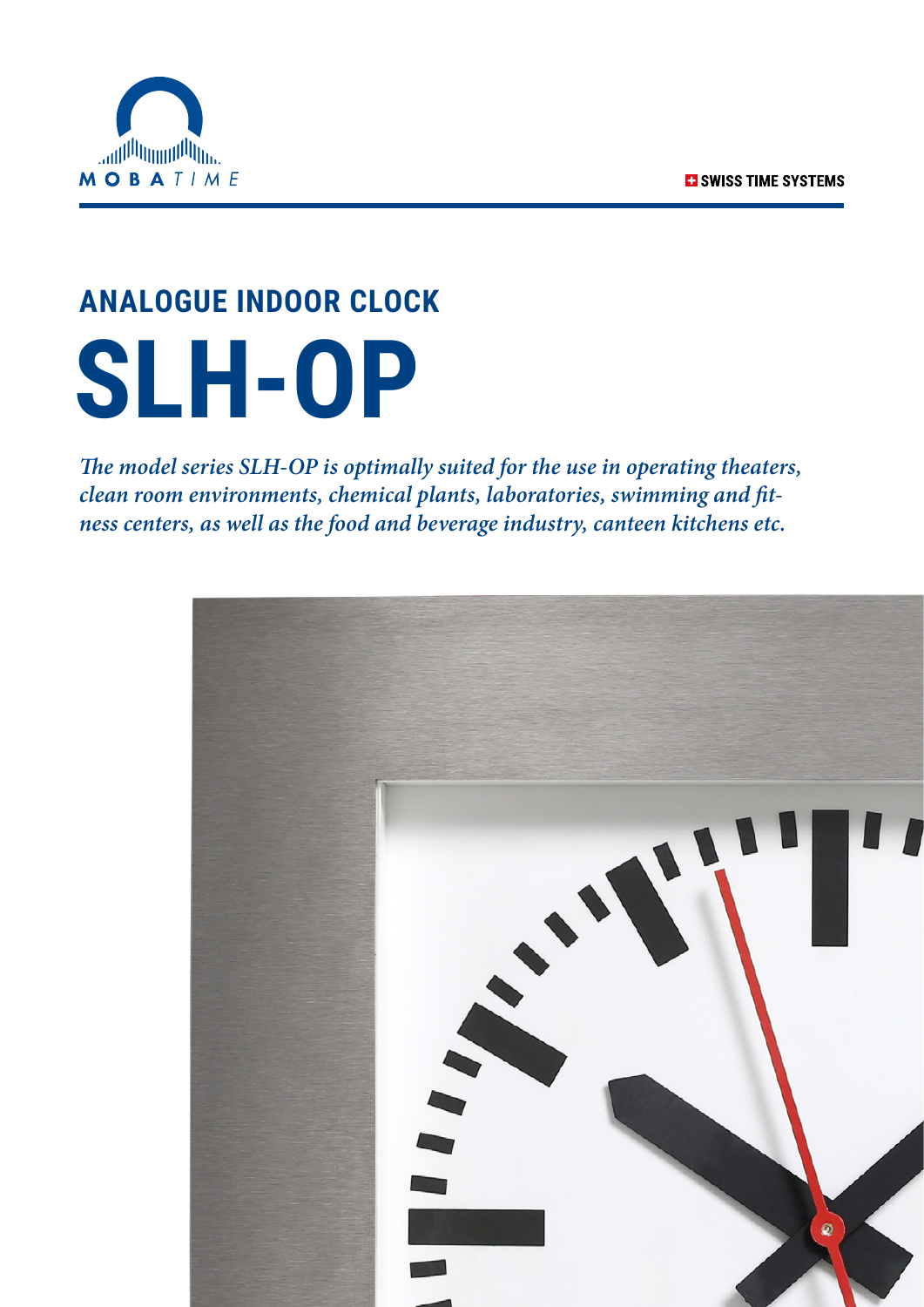## **JUST A FEW STEPS TO YOUR SLH-OP**

*To make sure your SLH-OP meets all your requirements, you can assemble the components individually. Naturally, our experts will be happy to help.*



**1.** *With or without digital display?*  **CONFIGURATION** 

Optionally, the SLH-OP is available with an additional digital display. This display can be used as a time, date or temperature display or as a stopwatch.





SLH-OP SLH-OPD



| Code                                                     | Time code                         | Ø             | Power supply                                   | Hands | Movement      | Max. power<br>consumption                                                  | Accuracy<br>(synchronized) | Loss of signal                |
|----------------------------------------------------------|-----------------------------------|---------------|------------------------------------------------|-------|---------------|----------------------------------------------------------------------------|----------------------------|-------------------------------|
|                                                          | <b>MOBALINE SELF-SETTING: MXX</b> |               |                                                |       |               |                                                                            |                            |                               |
| <b>SAM</b>                                               | MOBALine                          | $25 - 40$     | MOBALine                                       | h/m   | <b>SAM 40</b> | $< 6$ mA @ 17VAC (0.1W)<br>$< +/- 100$ ms<br>12:00 position after 24 hours |                            |                               |
| <b>SEM</b>                                               | MOBALine                          | $25 - 40$     | MOBALine                                       | h/m/s | SEM 40        |                                                                            |                            |                               |
| NTP (LAN) SELF-SETTING (WITH UNICAST AND MULTICAST): NXX |                                   |               |                                                |       |               |                                                                            |                            |                               |
| <b>SAN</b>                                               | <b>NTP</b>                        | $25 - 40$ PoE |                                                | h/m   | SAN 40        | PoEclass 1: <1.9W <sup>1</sup> / <3.8W <sup>2</sup> <+/- 50ms              |                            | 12:00 position after 24 hours |
| <b>SEN</b>                                               | <b>NTP</b>                        | $25 - 40$ PoE |                                                | h/m/s | <b>SEN 40</b> |                                                                            |                            |                               |
| <b>POLARIZED IMPULSES: IXX</b>                           |                                   |               |                                                |       |               |                                                                            |                            |                               |
| A                                                        |                                   |               | Min. impulse 25-30 24-48V impulse h/m          |       | AA0           | 6mA @ 48VDC (0.3W)                                                         | $\overline{\phantom{a}}$   | Standstill                    |
| <b>SEI</b>                                               |                                   |               | Sec. impulse $25-40$ $24-60$ V impulse $h/m/s$ |       | <b>SEI 40</b> |                                                                            |                            | Standstill                    |
|                                                          |                                   |               |                                                |       |               |                                                                            |                            |                               |

 $1$  single-sided clock  $2$  cascaded double-sided clock

# **3.**

## *Which installation solution works?*  **INSTALLATION**





**N** Wall mounting

**F** Flush mounting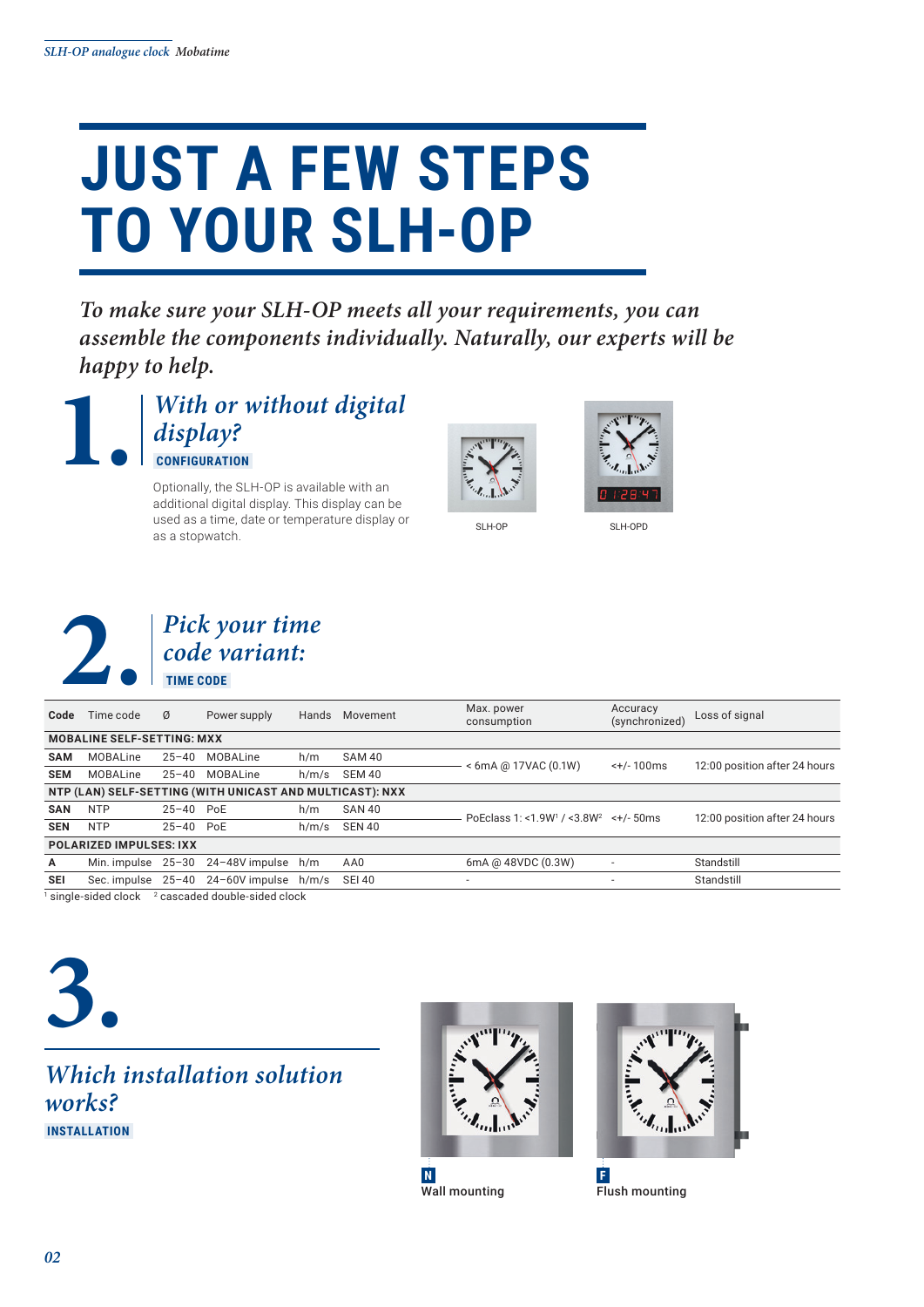## **4.** *Which dial design do you like?*  **DIAL**

The SLH-OP offers the following standard design options. For logo prints, please contact our customer service.





## *Additional steps limited to configure SLH-OPD clocks:*



### *Choose your display color*  **DISPLAY COLOR**

**11 SPLAY COLOR**<br> **6. Version** Code<br> **6. Version** Code<br> **6. Version** Code<br>
optimal display contrast. The digit color is selectable. The<br> **Example order code** (SLH-OPD only) The display background is black, offering optimal display contrast. The digit color is selectable. The available variants:



## **6.** *Which version do you need?*  **VERSION**

(SLH-OPD only) For the digital clock, the following synchronization and power supply versions are available:

| <b>CODE</b>     | <b>SYNCHRONIZATION</b> | <b>POWER SUPPLY</b>        |
|-----------------|------------------------|----------------------------|
| <b>STD</b>      | autonomous/MOBALine    | 24VDC                      |
| Po <sub>F</sub> | <b>NTP</b>             | PoE                        |
| <b>PoEclass</b> | <b>NTP</b>             | PoE (IEEE 802.3af class 3) |

## **YOUR SLH-OP IS COMPLETE**

You can now order your SLH-OP and calculate the corresponding code. Enter the abbreviation for each component of your choice in the bright field and find your SLH-OP code. It serves as the order code or as the foundation for further steps.

| 1. Configuration Code |      |
|-----------------------|------|
| 2. Time code          | Code |
| 3. Installation       | Code |
| 4. Dial               | Code |
| 5. Display color      | Code |
| 6. Version            | Code |

## *Example order code*



|        | 2.              | 3.             | 4,       | 5.<br>6.                                       |
|--------|-----------------|----------------|----------|------------------------------------------------|
| SLH-OP | <b>SEM</b>      | F.             | 300      |                                                |
| SLH-OP | movement SEM 40 | flush mounting | dial 300 | not used <sup>1</sup><br>not used <sup>1</sup> |

1 only required with the SLH-OPD

## *Standards*

Depending on the movement used in your SLH-OP clock, the following standards apply:

| <b>MOVEMENT(S)</b>                                               | <b>STANDARDS</b>                                                                                            |
|------------------------------------------------------------------|-------------------------------------------------------------------------------------------------------------|
| <b>SAM 40</b><br><b>SEM 40</b><br><b>SAN 40</b><br><b>SEN 40</b> | 2011/65/EU / 2014/30/EU / 2014/35/EU / 2016/797/EU<br>EN 50121-4 / EN 60950-1 / EN 61000-6-2 / EN 61000-6-3 |
| <b>SEI 40</b>                                                    | 2011/65/EU / 2014/30/EU / 2014/35/EU / EN 61000-6-2<br>EN 61000-6-3                                         |

All SLH-OP clocks are compliant with CE, RoHS and REACH.